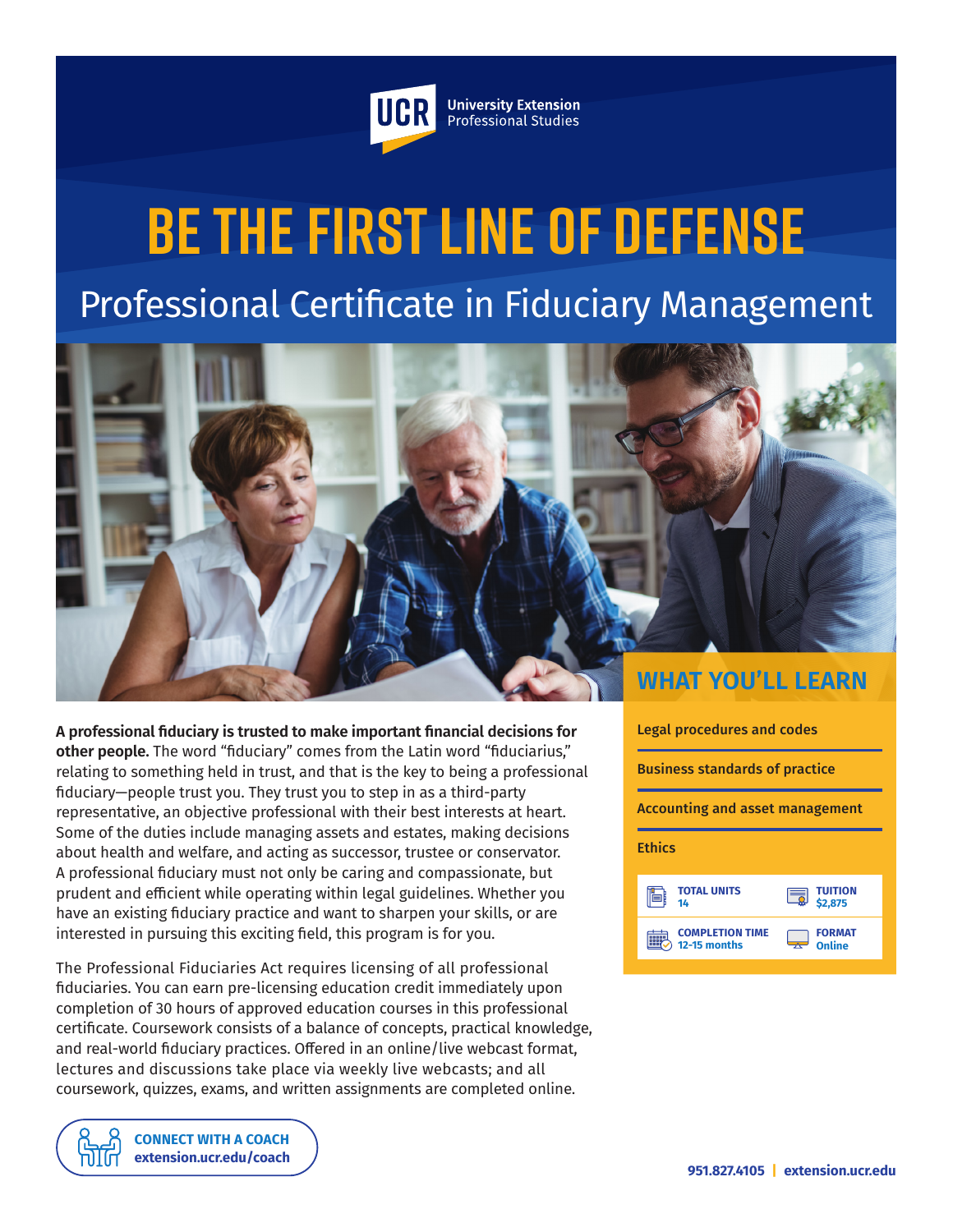**TUITION**

# **Professional Certificate in Fiduciary Management**

# **BENEFITS OF EARNING A CERTIFICATE**

There are several reasons why, Bachelor's degree in hand, you might be considering continuing your studies. An upgraded education section on your resume can open the door to a new career, or, if you're already working, lead to a promotion and a higher salary. While you're working, going back to school is an excellent way to stay current in rapidly changing fields, or, if you've been away from the workforce for a while, to quickly get caught up in the latest trends, concepts, and advances.

While there are as many paths to follow, as there are reasons to follow them when approaching continuing education, there is enormous value in terms of time, financial investment, and personal flexibility while gaining practical training from working professionals in your industry that extends beyond the theory of the classroom and into the real world.

# **PAY AS YOU GO**



**COMPLETION TIME 12-15 months**

**BBP** 

#### **KEY BENEFITS INCLUDE:**

- UC quality curriculum
- Professional endorsements
- Schedule flexibility
- Variety of courses and programs
- Instruction from professional leaders in the industry

**Pay per individual course**

**TOTAL UNITS 14**

Ħ

as you register.

AVERAGE COURSE TUITION **\$350-400** PER (2 UNIT) COURSE

*\*Learn more about tuition assistance.*

# **CAREER INFORMATION**



#### **IN-DEMAND FIELD**

Jobs are projected to grow at a rate of 13% over the next 5 years.



**STRONG EARNING POTENTIAL** Median Salary **\$56,284**



#### **VARIETY OF JOBS TO CHOOSE FROM**

- Professional Fiduciary
- Court-Appointed Trustee
- Estate Administrator
- **Conservator** • Fiduciary



**SKILLS FOR SUCCESS**

- Critical Thinking
- Time Management
- Reading Comprehension



#### **REALITY CHECK.**  WHAT YOU WILL DO ON THE JOB.

- Assist with estate management and administration
- Provide guidance and support to the client and family
- Make financial and/or health decisions in accordance with the client's wishes
- Collaborate with other professionals
- Draft necessary documents and legal plans